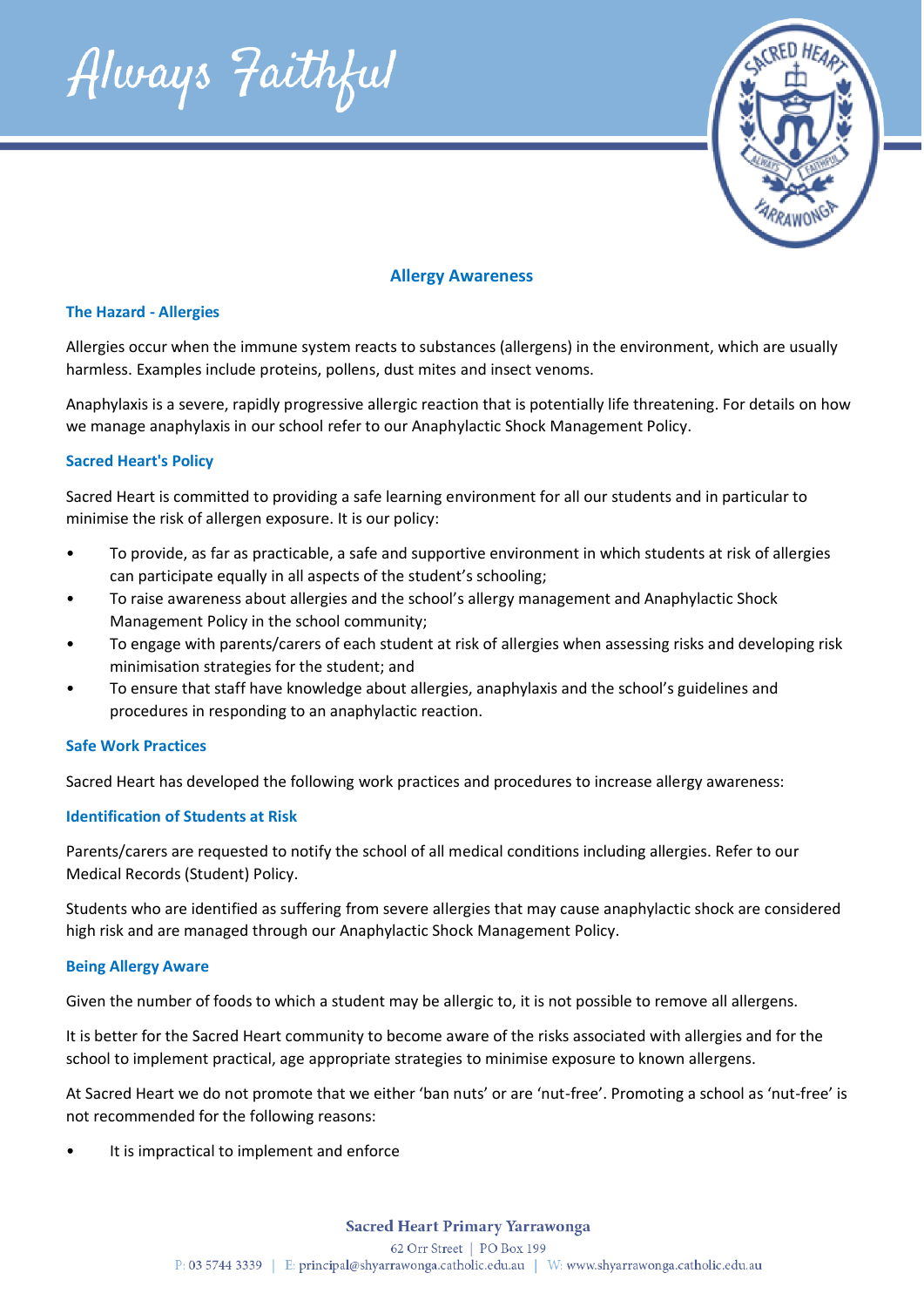Always Faithful



- There is no evidence of effectiveness;
- It does not encourage the development of strategies for avoidance in the wider school community; and
- It may encourage complacency about risk minimisation strategies (for teachers, students and parents/carers) if a food is banned.

We consider that being 'allergy aware' is a more appropriate term.

Whilst we do not claim to be 'nut-free', minimising exposure to particular foods such as peanuts and tree nuts can reduce the level of risk. This can include removing nut spreads and products containing nuts from the school canteen, but does not include removing products that 'may contain traces' of peanuts or tree nuts.

We may also choose to request that parents/carers of classmates of a young student (K-7) do not include nut spreads in sandwiches or products containing nuts in their lunch box.

## **Raising Peer Awareness**

Peer support and understanding is important for the student at risk of allergies (in particular anaphylaxis).

Staff can raise awareness through fact sheets or posters displayed in hallways, canteens and classrooms or in class lessons.

Class teachers can discuss the topic with students in class, with a few simple key messages:

- Always take food allergies seriously severe allergies are no joke;
- Don't share your food with friends who have food allergies or pressure them to eat food that they are allergic to;
- Not everyone has allergies discuss common symptoms;
- Wash your hands before and after eating;
- Know what your friends are allergic to;
- If a schoolmate becomes sick, get help immediately; and
- Be respectful of a schoolmate's medical kit.

It is important to be aware that some parents/carers may not wish their child's identity be disclosed to the wider school community, this may also apply to the student themselves. It is therefore recommended that this be discussed with the student and their parents/carers and written consent be obtained to display the student's name, photograph and relevant treatment details in staff areas, canteens and/or other common areas.

### **Bullying Prevention**

A student at risk of allergies can have an increased risk of bullying in the form of teasing, tricking a student into eating a particular food or threatening a student with the substance that they are allergic to, such as peanuts.

Sacred Heart seeks to address this issue through raising peer awareness so that the students involved in such behaviour are aware of the seriousness of allergic reactions.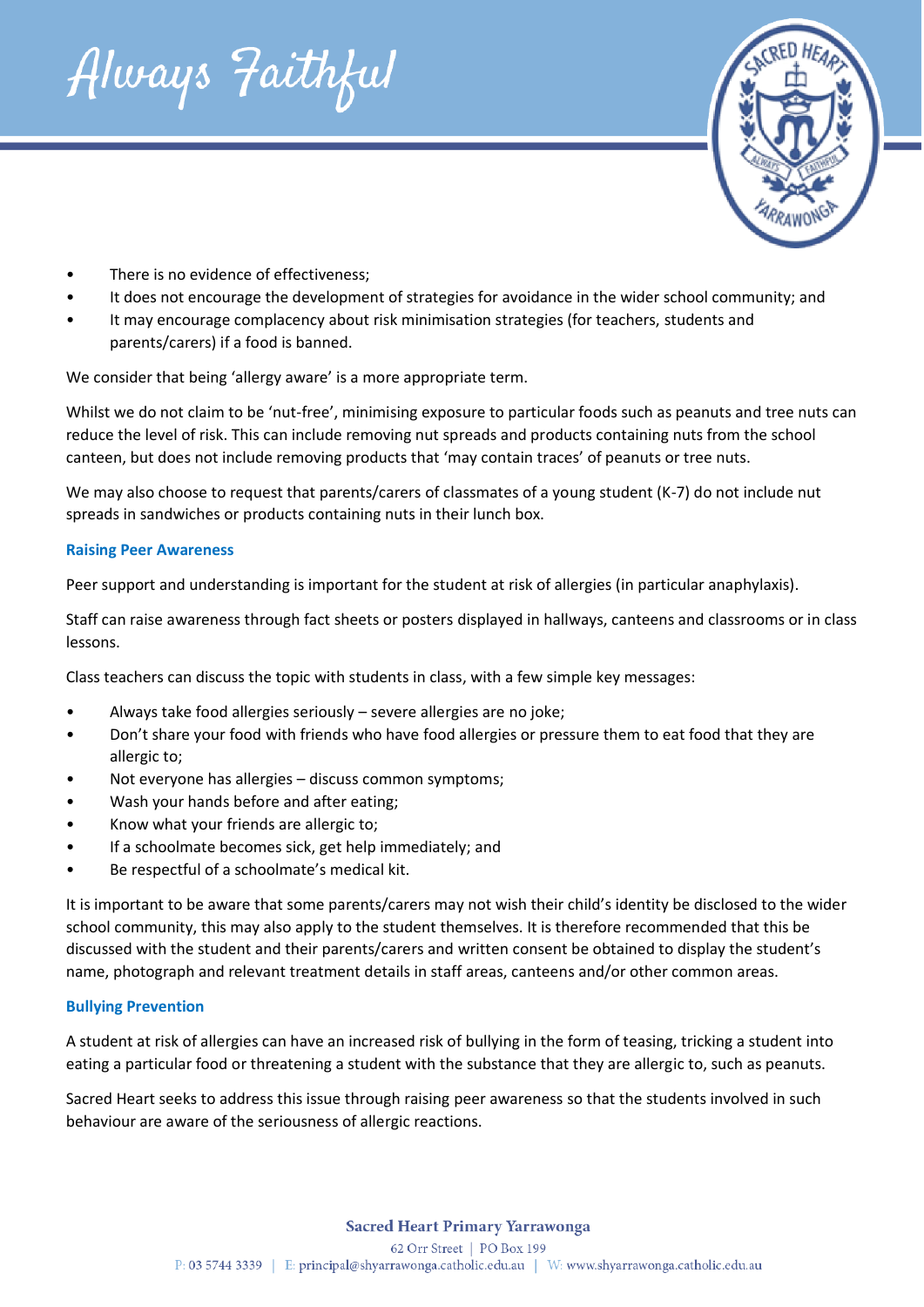



Any attempt to harm a student at risk of anaphylaxis with an allergen is treated as a serious and dangerous incident and treated accordingly under the school's Bullying Policy.

## **Raising General School Community Awareness**

Sacred Heart takes active steps to raise awareness about allergies and anaphylaxis in the school community so that parents/carers of all students have an increased understanding.

These steps include providing information about our allergy awareness strategy to the broader school community through newsletters, fact sheets, posters and other publications.

## **Developing Strong Communications with Parents/Carers of High Risk Students**

Parents/carers of a student who is at risk of allergies (in particular anaphylaxis) may experience high levels of anxiety about sending their child to school.

It is important to encourage an open and cooperative relationship with parents/carers so that they feel confident that appropriate risk minimisation strategies are in place.

In addition to implementing risk minimisation strategies, the anxiety that parents/carers and the student may feel can be considerably reduced by keeping them informed of the increased education, awareness and support from the school community.

### **Workers' Responsibility**

All workers must be allergy aware and actively promote Sacred Heart as an allergy aware school.

### **Signage**

Allergy awareness signage is posted in the staffroom and in other locations around the school.

### **Implementation**

This policy is implemented through a combination of:

- Sacred Heart premises inspections (to identify wasp and bee hives);
- Staff training and supervision;
- Maintenance of medical records;
- Effective incident notification procedures;
- Effective communication procedures with the student's parents/carers; and
- Effective communication procedures with the broader school community.

## **Discipline for Breach of Policy**

Where a staff member breaches this policy Sacred Heart may take disciplinary action.